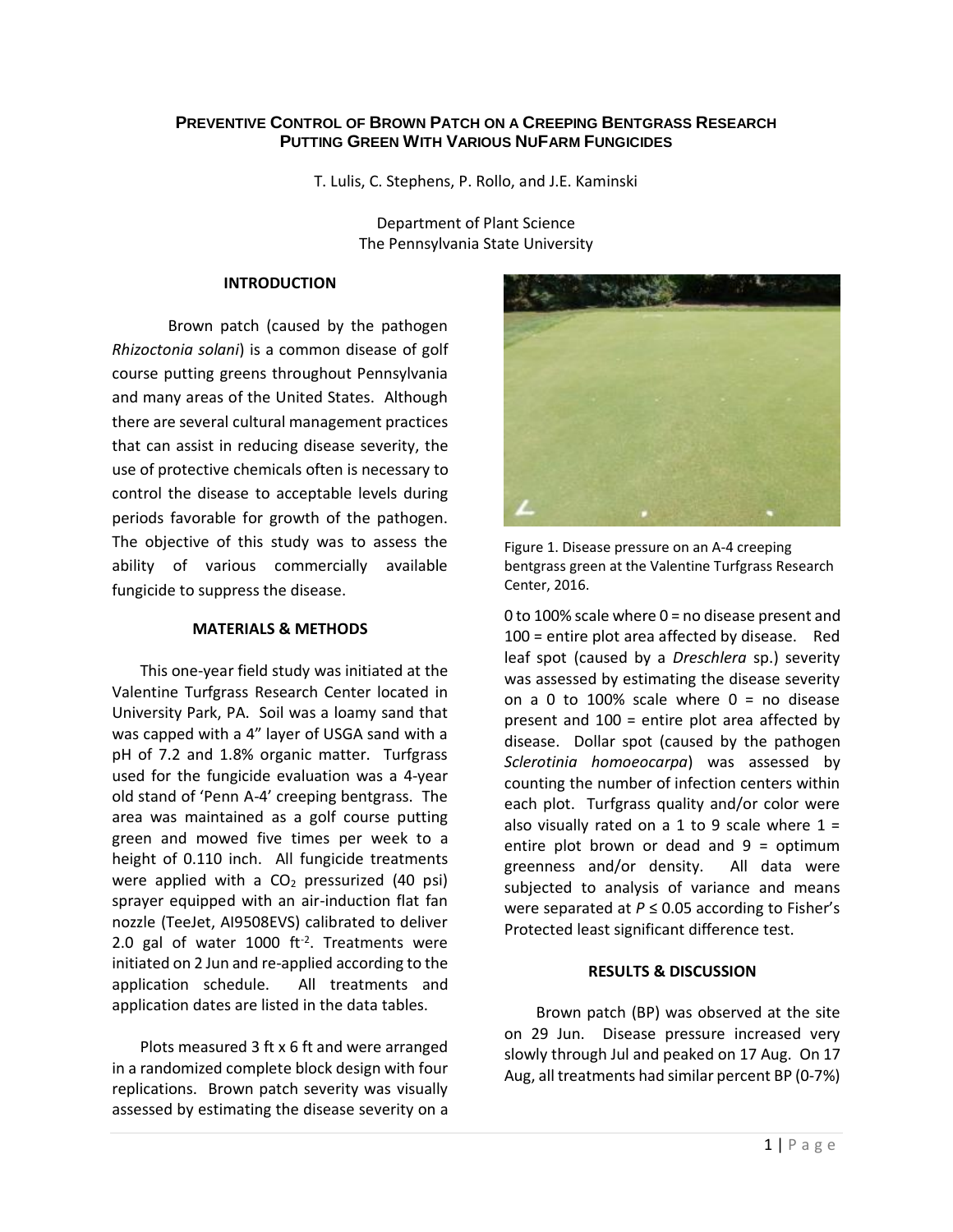and were all lower than the nontreated control plots (54% BP) (Table 1).

Dollar spot and red leaf spot were observed at the site on 10 and 29 Jun, respectively. Severity for both diseases was low and no differences among treatments were observed on any rating date (Tables 2 and 3).

### **ACKNOWLEDGEMENTS**

We thank NuFarm, the Pennsylvania Turfgrass Council, and the staff at the Joseph Valentine Turfgrass Research Canter for supporting this research.

Table 1. Brown patch severity on a creeping bentgrass/annual bluegrass putting green following the application of various products, 2016.

|                                             |                               | Brown patch <sup>z</sup> |        |                |  |
|---------------------------------------------|-------------------------------|--------------------------|--------|----------------|--|
| Treatment and rate per 1000 ft <sup>2</sup> | Application code <sup>y</sup> | 29 Jun                   | 20 Jul | 17 Aug         |  |
|                                             | <b>ABCDEF</b>                 | $0a^x$                   | 0 a    | 1 <sub>b</sub> |  |
|                                             | <b>ABCDEF</b>                 | 0 a                      | 0 a    | 0 <sub>b</sub> |  |
|                                             | <b>ABCDEF</b>                 | 0 a                      | 0a     | 0 <sub>b</sub> |  |
|                                             | <b>ABCDEF</b>                 | 0 a                      | 0 a    | 0 <sub>b</sub> |  |
| 5 Tourney 0.28 oz + S-2200 0.28 fl oz       | <b>ABCDEF</b>                 | 0 a                      | 0a     | 0 <sub>b</sub> |  |
|                                             | <b>ABCDEF</b>                 | 2a                       | 0a     | 0 <sub>b</sub> |  |
|                                             | <b>ABCDEF</b>                 | 0 a                      | 0a     | 7 h            |  |
|                                             |                               | 0 a                      | .5 a   | 54 a           |  |

<sup>z</sup> Brown patch (BP) was visually assessed on a 0 to 100% scale where 0 = no disease present and 100 = entire plot area affected by BP.

 $\gamma$  Treatments were applied on the following dates: A = 2 Jun, B= 16 Jun, C = 30 Jun, D = 14 Jul, E = 29 Jul, and  $F = 11$  Aug.

<sup>x</sup> Means in a column followed by the same letter are not significantly different at *P* ≤ 0.05 according to the Fisher's least significant difference test.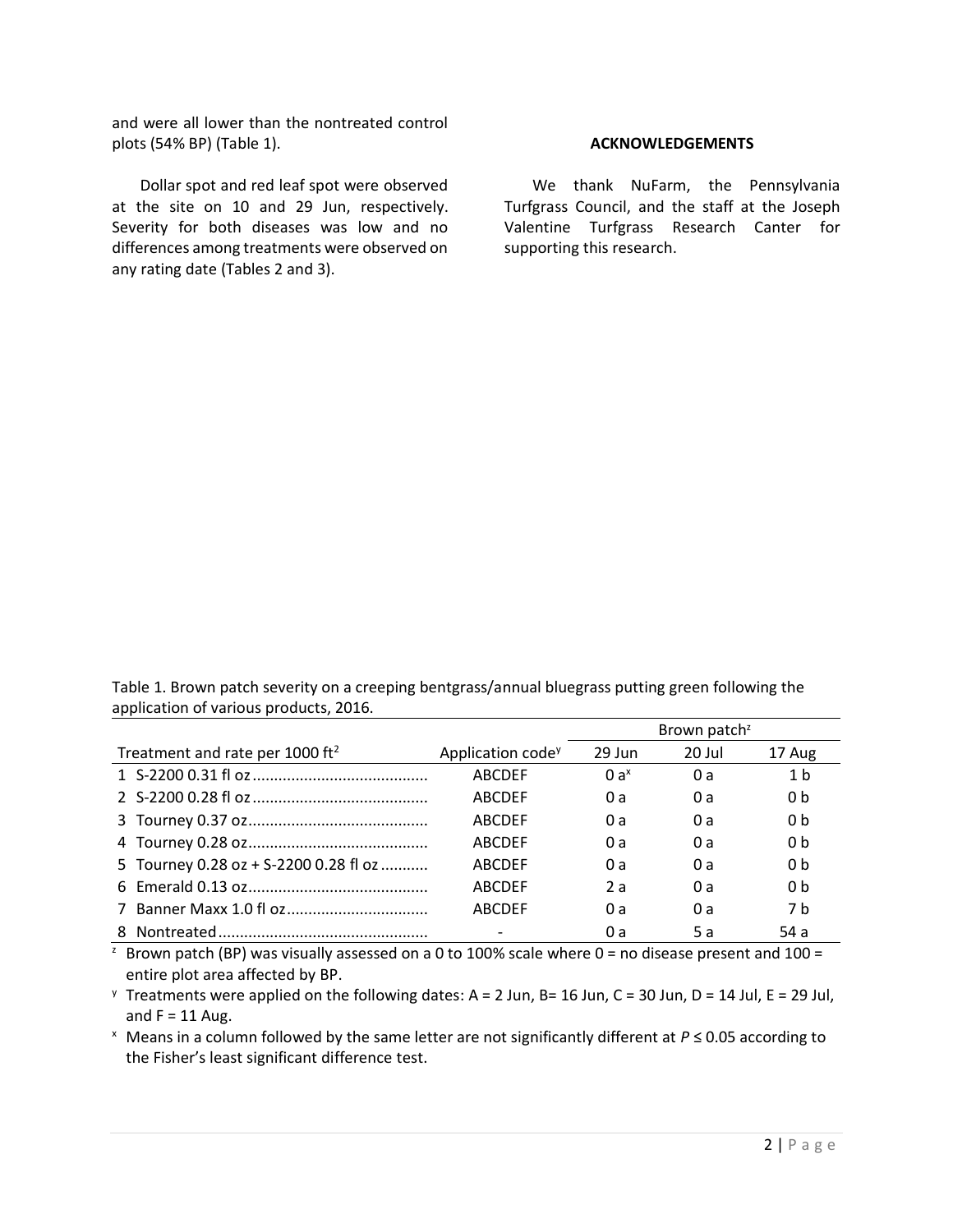|                                             |                               | Dollar spot <sup>z</sup> |        |        |        |
|---------------------------------------------|-------------------------------|--------------------------|--------|--------|--------|
| Treatment and rate per 1000 ft <sup>2</sup> | Application code <sup>y</sup> | $10$ Jun                 | 29 Jun | 20 Jul | 17 Aug |
|                                             | <b>ABCDEF</b>                 | $0.0a^x$                 | 0.0a   | 0.0a   | 0.0a   |
|                                             | <b>ABCDEF</b>                 | 0.5a                     | 0.0a   | 0.0a   | 0.0a   |
|                                             | <b>ABCDEF</b>                 | 0.3a                     | 0.0a   | 0.0a   | 0.0a   |
|                                             | <b>ABCDEF</b>                 | 0.5a                     | 0.0a   | 0.0a   | 0.0a   |
| 5 Tourney 0.28 oz + S-2200 0.28 fl oz       | <b>ABCDEF</b>                 | 0.0a                     | 0.0a   | 0.0a   | 0.0a   |
|                                             | <b>ABCDEF</b>                 | 0.5a                     | 0.0a   | 0.0a   | 0.5a   |
|                                             | <b>ABCDEF</b>                 | 0.0a                     | 0.0a   | 0.0a   | 0.0a   |
|                                             |                               | 0.0a                     | 0.0a   | 0.0a   | 0.0a   |

Table 2. Dollar spot severity on a creeping bentgrass/annual bluegrass putting green following the application of various products, 2016.

 $\overline{z}$  Dollar spot severity was assessed by counting the number of infection centers per plot.

<sup>y</sup> Treatments were applied on the following dates: A = 2 Jun, B= 16 Jun, C = 30 Jun, D = 14 Jul, E = 29 Jul, and  $F = 11$  Aug.

<sup>x</sup> Means in a column followed by the same letter are not significantly different at *P* ≤ 0.05 according to the Fisher's least significant difference test.

Table 3. Red leaf spot severity on a creeping bentgrass/annual bluegrass putting green following the application of varous products, 2016.

|                                             |                               | Red leaf spot <sup>x</sup> |
|---------------------------------------------|-------------------------------|----------------------------|
| Treatment and rate per 1000 ft <sup>2</sup> | Application code <sup>y</sup> | 29 Jun                     |
|                                             | <b>ABCDEF</b>                 | $0.0 a^{x}$                |
|                                             | <b>ABCDEF</b>                 | 0.0a                       |
|                                             | <b>ABCDEF</b>                 | 0.0a                       |
|                                             | <b>ABCDEF</b>                 | 0.0a                       |
| 5 Tourney 0.28 oz + S-2200 0.28 fl oz       | <b>ABCDEF</b>                 | 0.0a                       |
|                                             | <b>ABCDEF</b>                 | 0.0a                       |
|                                             | <b>ABCDEF</b>                 | 0.0a                       |
|                                             |                               | 0.5a                       |

<sup>2</sup> Red leaf spot (RLS) was visually assessed on a 0 to 100% scale where  $0 =$  no disease present and 100 = entire plot area affected by RLS.

 $y$  Treatments were applied on the following dates: A = 2 Jun, B= 16 Jun, C = 30 Jun, D = 14 Jul, E = 29 Jul, and  $F = 11$  Aug.

<sup>x</sup> Means in a column followed by the same letter are not significantly different at *P* ≤ 0.05 according to the Fisher's least significant difference test.